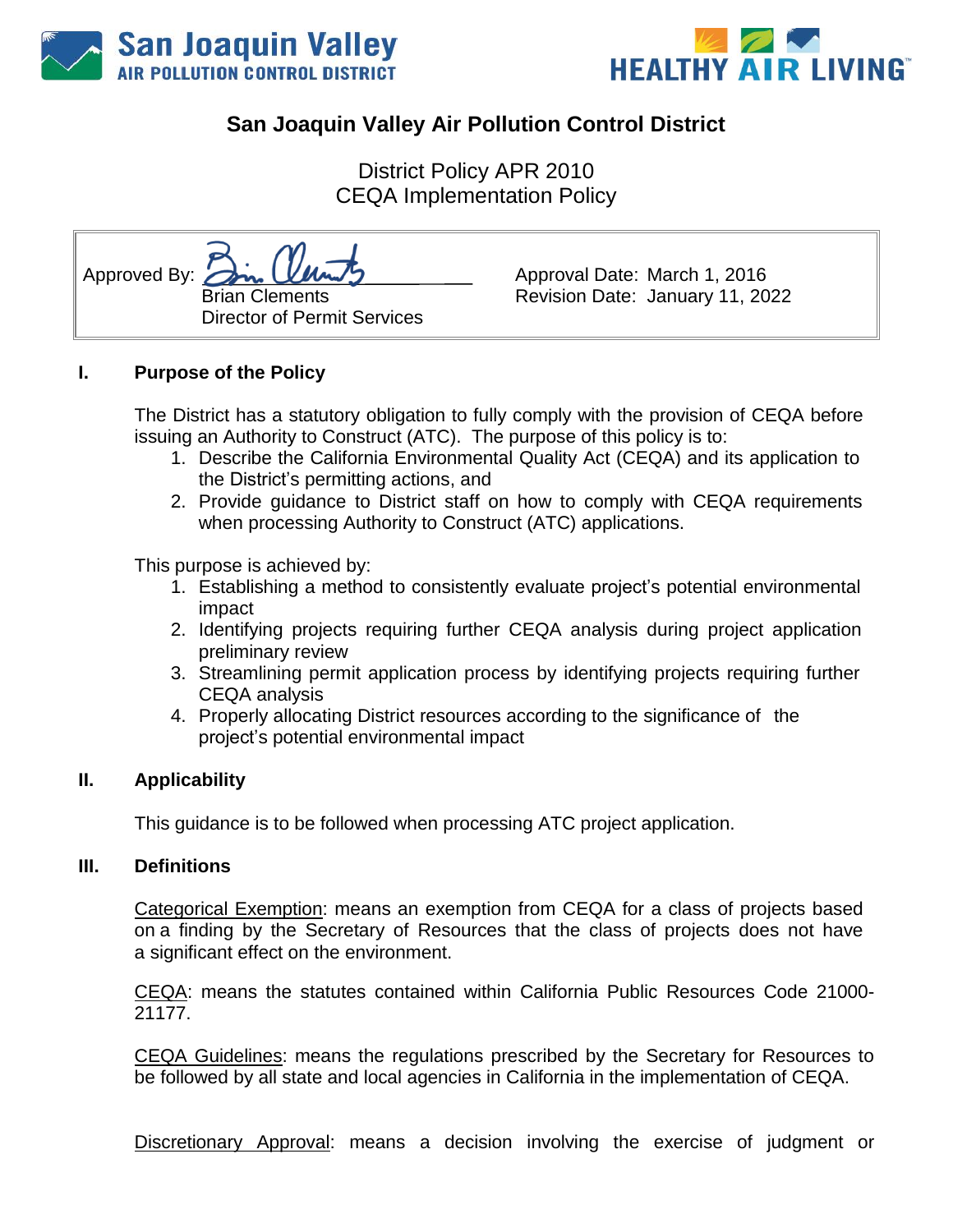deliberation when the public agency decides to approve or disapprove a particular activity.

General Exemption: means an exemption from CEQA for an activity, which can be seen with certainty that the activity in question may have a significant effect on the environment.

Lead Agency: means the public agency that has principal responsibility for carrying out or approving a project.

Ministerial Approval: means a decision involving little or no personal judgment when the public agency decides to approve or disapprove a particular activity. A ministerial approval involves the use of fixed standards or objective measurements.

Responsible Agency: means all public agencies other than the Lead Agency which have discretionary approval power over the project.

Project: means an activity that is being approved by a public agency and which may be subject to several discretionary approvals by government agencies.

#### **IV. Background**

The basic purposes of CEQA are to:

- Inform governmental decision makers and the public about the potential significant environmental effects of proposed projects.
- Identify ways to avoid or significantly reduce environmental impacts.
- Prevent significant, avoidable damage to the environment by requiring feasible changes to a project, use of alternatives, or mitigation measures.
- Disclose to the public the reasons why a governmental agency approved the project if significant environmental effects are involved.

Most projects that occur within the San Joaquin Valley will have an impact on air quality, either through construction related or operational related activities. As such, the under CEQA, the District has one of three roles:

- **Lead Agency:** The Lead Agency is the public agency that has the principal responsibility for carrying out or approving the project. The District is always the Lead Agency when it develops rules, regulations, and air quality attainment plans. The District becomes the Lead Agency for projects requiring air quality permits, when the project does not require any discretionary action from another agency. As a Lead Agency, the District complies with CEQA by determining the significance of the project's environmental impacts, preparing the appropriate environmental reviews and completing the public disclosure process, including the project's potential environmental impacts, measures taken to reduce the project's impact, and District's decision to approve the project.
- **Responsible Agency:** A Responsible Agency includes all public agencies, other than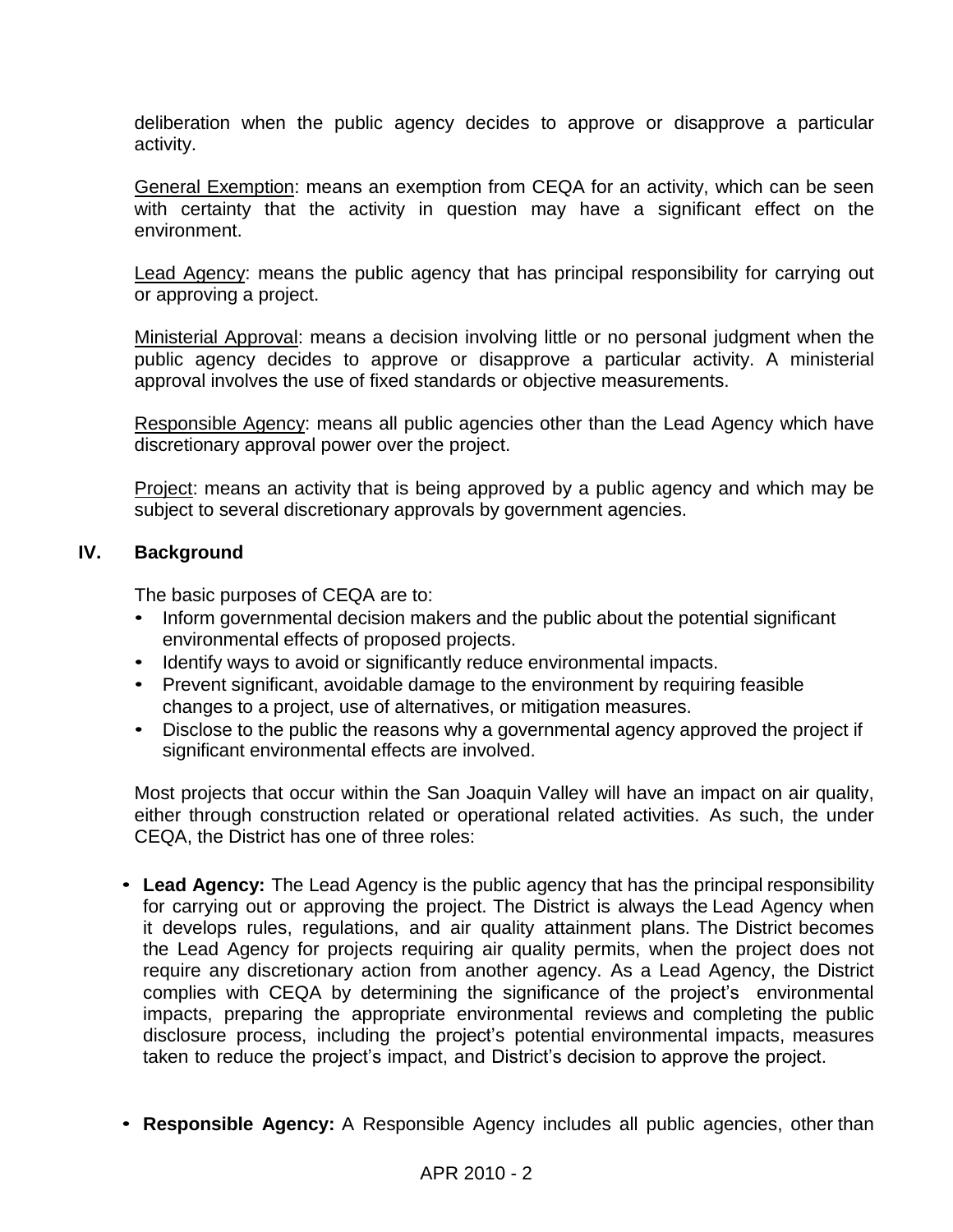the Lead Agency, which have discretionary approval power over the project. The District becomes a Responsible Agency for a project because of its discretionary approval of air permits. As a Responsible Agency, the District complies with CEQA by considering the environmental review document IR prepared by the Lead Agency and reaching its own conclusions on whether or how to approve the project. The District serves as a responsible agency for projects that require discretionary approval of an air quality permit. As a Responsible Agency, the District complies with CEQA by reviewing the environmental review document prepared by the Lead Agency and reaching an independent decision regarding the project's impact on air quality, measures taken to reduce the project's impact on air quality, and preparation of "Findings", disclosing the basis for District approval of the project.

• **Commenting Agency:** The District serves as a Commenting Agency when it has no discretionary approval over a project, however, the project could have an adverse impact on air quality. As a Commenting Agency, the District provides written comment to the Lead Agency to help them understand the project's potential impact on air quality, identify feasible mitigation measures, and to represent the public's trust in the District in matters of air quality.

# **V. CEQA Process Flowchart**

See attachment A: *CEQA Process Flowchart*

#### **VI. Air District CEQA Implementation**

#### **1. General Guidance**

When an Authority to Construct (ATC) application is received, District staff will assess the project potential environmental impact consistent with the processed outlined in the attached flowchart.

See attachment B: *District CEQA Implementation Process Flowchart*

#### **2. Preliminary CEQA Significance Determination**

The intent of the preliminary CEQA significance determination is to identify projects requiring further CEQA analysis during project application preliminary review stage. For this purpose, the engineer will complete the preliminary CEQA significance determination portion of the preliminary review form.

The preliminary CEQA significance determination is based on project potential environmental impact characterized by:

- Stationary Source Increase in Potential to Emit (SSIPE)
- Mobile sources emissions
- Water demand
- Nuisances
- Construction activities (potential impact on biological species)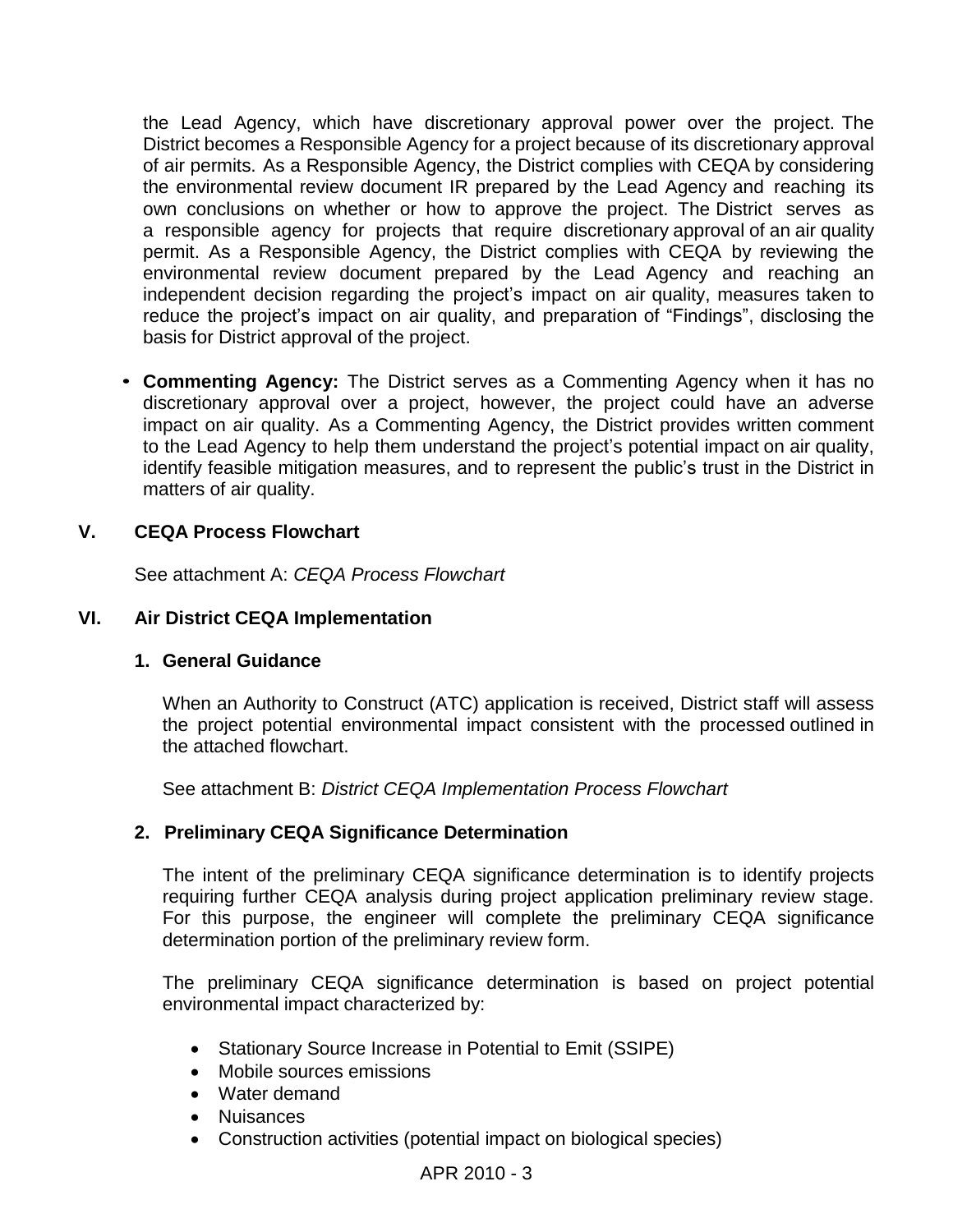- Greenhouse gas emissions
- Sources of potential public concern

# **3. Project ATC Application, Preliminary Review Processing Guidance**

#### **Gear and In-House PTO Projects**

Gear and in-house PTO projects qualify for ministerial approval and are considered exempt from CEQA provisions. For Gear projects, as long BACT is proposed by the project proponent, no further discretionary approval is required by the District and an ATC will be issued.

# **Project SSIPE: District CEQA Significance Thresholds**

For projects with SSIPE exceeding the District CEQA significance thresholds, it is required to receive a *CEQA Information supplemental form* completed by the applicant. This form will be used to determine the appropriate action to comply with CEQA requirements.

#### **New Facilities**

For new facilities, in addition to potential impact on air quality, construction activities may impact biological species and operation of the facility may result in potentially significant environmental impacts due to increased traffic, water demand, waste disposal, nuisances, or other potentially significant effects. Consequently, for new facility ATC application projects, it is required to receive a CEQA *Information supplemental form* completed by the applicant. This form will be used to determine the appropriate action to comply with CEQA requirements. If the *CEQA Information supplemental form* is not completed or not included with the ATC application form, the permit engineer will deem the project INCOMPLETE and will send a letter of incompleteness to the applicant.

#### **Existing Facilities**

For existing facilities, if the preliminary review indicates that the project MAY result in a significant environmental impact, the permit engineer will deem the project INCOMPLETE and will send a letter of incompleteness to the applicant, along with the *CEQA Information supplemental form* to be completed. This form will be used to determine the appropriate action to comply with CEQA requirements.

If the preliminary review indicates that the project would NOT result in a significant environmental impact the project would be deemed COMPLETE and no additional information would be required to process the project application.

#### **Facilities/Operations of Potential Public Concern**

Because of potential public concern, some projects may be considered significant by the public regardless of the District's determination of the project's impact on air quality. Projects receiving negative comments by local groups during public meetings, adverse media attention (newspapers or other periodicals), local news programs, or having environmental justice issues, etc. will require further District CEQA analysis. These projects will receive further analysis by the District for CEQA purposes. **Facilities/Operations with Increased Greenhouse Gas emissions**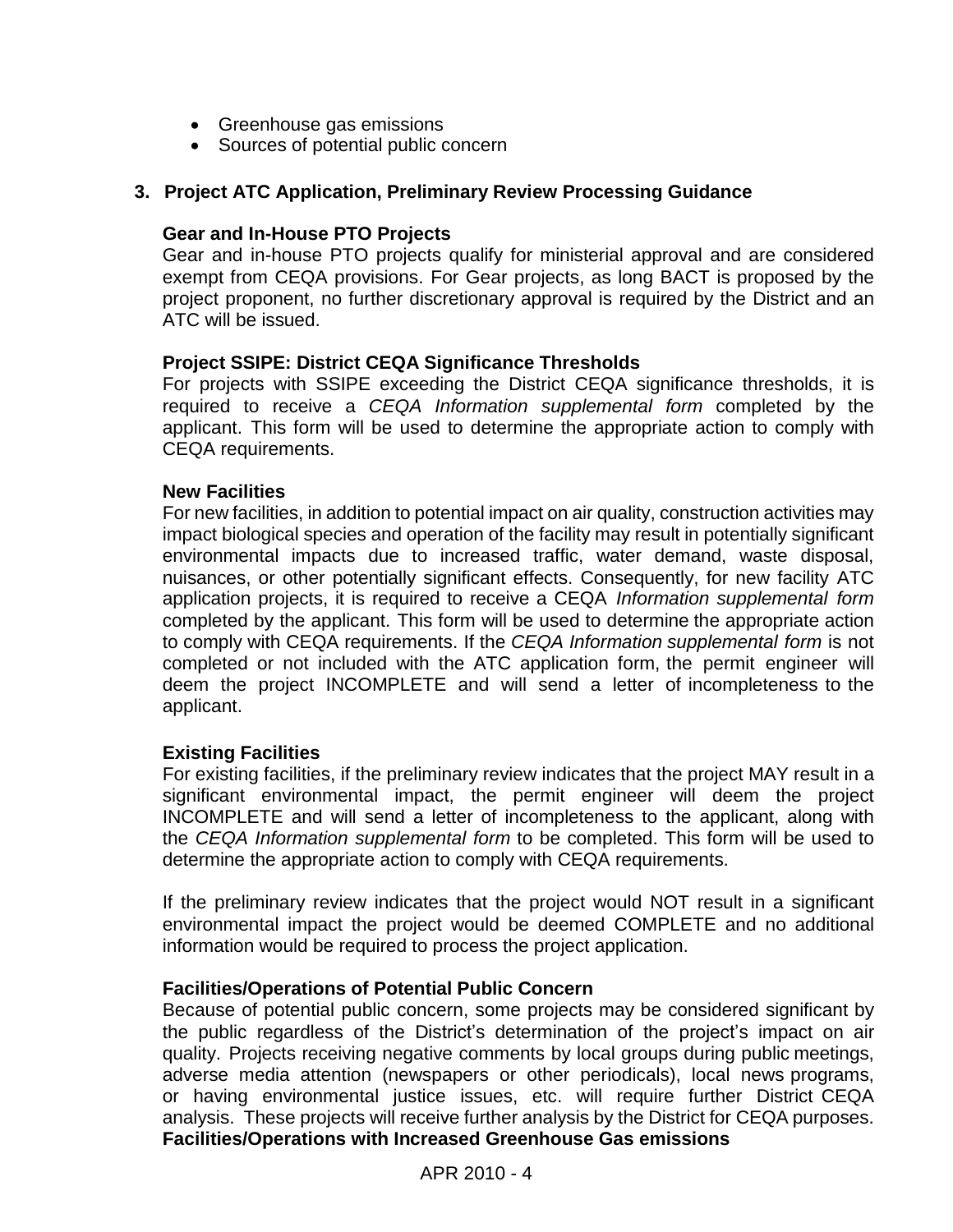In addition to the above environmental determinations, projects with increases in greenhouse gas emissions that would exceed the District Zero Equivalency Policy for Greenhouse Gases level of 230<sup>1</sup>metric tons per year CO<sub>2</sub>e (District Policy APR 2015) require a significance determination for potential impacts on global climate change. Said determination shall be to be processed consistent with the District Policy *– Addressing GHG Emission Impacts for Stationary Source Projects Under CEQA When Serving as the Lead Agency* (APR 2005).

#### **Detailed District CEQA Analysis Required**

Based on ATC project application preliminary review determination, the permit engineer will forward the completed *CEQA Information supplemental form* along with the required information (Project description summary, project location, and SSIPE calculation) to Technical Services supervisor. The Technical Services supervisor will determine the appropriate course of action for completing CEQA requirements and will assign the project to a Technical Services staff member to prepare the appropriate CEQA document (Environmental Impact Report, Negative Declaration, Mitigated Negative Declaration, or Findings).

The assigned Technical Services staff member will prepare the required CEQA documents and will provide the engineer processing the ATC project application with a summary paragraph to be included in the engineering evaluation. When CEQA process is completed, the assigned Technical Services staff member will then return the CEQA Information supplemental form completed with the appropriate check marks to the engineer, indicating that ATC(s) can be issued.

#### **Project Status (PAS Program)**

If the Lead Agency for CEQA purposes has certified a CEQA environmental review document for the project AND all technical information necessary to proceed with the EE are received, the project application will be deemed COMPLETE (PAS program) and a letter of completeness with NO additional reference to CEQA will be sent to the applicant. In this case, the CEQA status for the project will also be deemed COMPLETE (PAS program – CEQA Section).

If the Lead Agency for CEQA purposes has NOT certified a CEQA environmental review document for the project AND all technical information necessary to proceed with the EE are received, the project application will be deemed COMPLETE (PAS program) and a letter of completeness, which includes a reference to the need to complete CEQA prior to issuance of ATC(s) will be sent to the applicant. In this case, the CEQA status for the project will be deemed INCOMPLETE (PAS program – CEQA Section). The CEQA status of the project will be changed to COMPLETE (PAS Program – see illustration below) after Technical Services staff has determined that the Lead Agency has certified a CEQA environmental review document for the project.

NOTE:

l <sup>1</sup> September 7, 2010: Changed from 250 tons to 230 metric tons in accordance to APR 2015.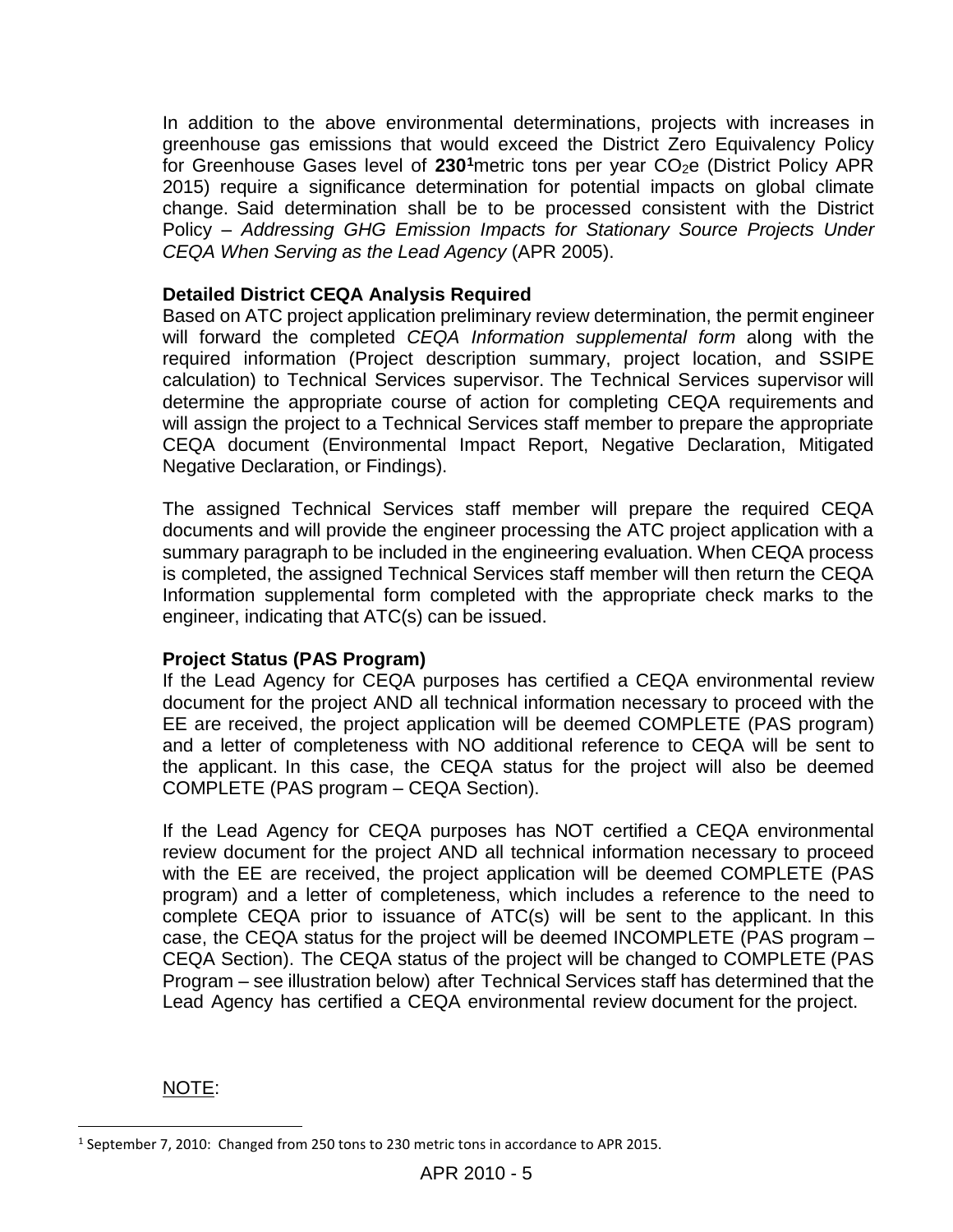The CEQA Complete date entered into PAS is the date upon which: 1) Technical Services staff has received the Lead Agency's environmental determination and/or certified CEQA environmental review documents for the ATC project, and 2) has determined the appropriate path for satisfying CEQA. It is important to note, the CEQA Complete date cannot be prior to the date the ATC application was received. Technical Services staff will provide the CEQA Complete date to the processing Engineer to be entered into PAS for the ATC project.

| CEQA<br>CEQA Complete/Exempt by<br>M Yes El No<br>Lead Agency?     |  |
|--------------------------------------------------------------------|--|
| Date Complete/Exempt:<br>04/09/20                                  |  |
| District to file NOD/NOE:<br>$\mathsf{Read} \mathsf{v} \ \Box$     |  |
| District CEQA Lead AND<br>E Yes E No<br>GHG increase > 230 M tons? |  |
| App Count: 1<br>Save<br>:Cancel                                    |  |

# **4. Project ATC Application, Preliminary Review Processing Outcomes**

The preliminary CEQA significance determination will result in 3 possible outcomes:

#### **a. Project qualifying as a GEAR (Ministerial Approval):**

A CEQA summary section is included in the GEAR engineering evaluation and no further CEQA action is required.

#### **b. Project DOES NOT REQUIRE a detailed environmental impact analysis:**

Based on the District project preliminary review, it has been determined that the project will not have a significant environmental impact. Before public notice, if applicable, and ATC issuance, a CEQA summary section will be added to the engineering evaluation according to District policy APR 1010; and no further CEQA action will be required.

#### **c. Project DOES REQUIRE a detailed environmental impact analysis:**

Based on the District project preliminary review, it has been determined that the project requires preparation of one of the following CEQA document: Environmental Impact Report (EIR), Negative Declaration (Neg. Dec.), Mitigated Negative Declaration (Mit. Neg. Dec.), or Findings. Before public notice, if applicable, and ATC issuance, a CEQA summary section will be prepared by staff and will be added to the engineering evaluation.

CEQA establishes statutory limitations to legally challenge an agency's decision to approve a project based on the filling of a Notice of Determination (NOD) with the County Clerk's office. If a NOD is filed with 5 days of issuing an ATC (project approval), the District liability is limited to 30 days, otherwise the liability is extended to 180 days. Therefore it is critical that the permit engineer coordinates issuance of the ATC with the filing of the appropriate CEQA documents. For this purpose, prior to ATC issuance, it is necessary for permit engineer to receive the completed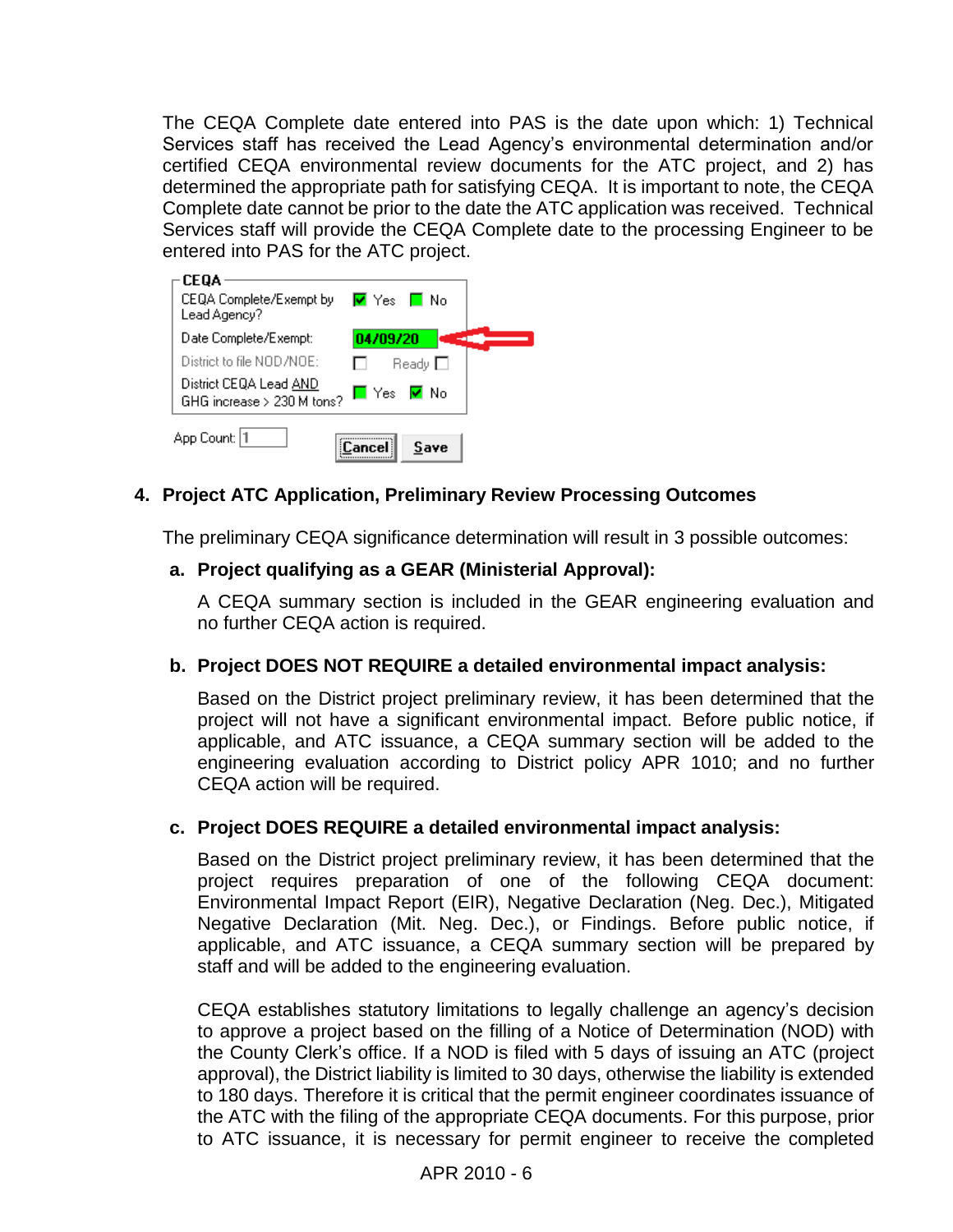*CEQA Information supplemental form* from Technical Services AQS with check marks indicating that ATC(s) can be issued.

# **5. CEQA District Significance Thresholds**

# **a. SSIPE**

For Stationary Sources, the environmental impact study will compare the Stationary Source Increase in Permitted Emissions (SSIPE) to the CEQA District Thresholds of Significance

The SSIPE CEQA Significance Thresholds are established based on NSR offsets thresholds:

- NOx: 10 tons/year
- VOC: 10 tons/year
- PM10: 15 tons/year
- SOx: 27.4 tons/year

Mobile Sources Criteria Pollutants Significance Thresholds

For mobile sources, the significance thresholds are identical to the ones used for stationary sources (SSIPE):

NOx: 10 tons/year VOC (or ROG): 10 tons/year PM10: 15 tons/year SOx: 27.4 tons/year

For screening purposes, these Mobile Sources Significance Thresholds equates to **47** additional heavy-duty truck one-way trips per day.

#### Significance Thresholds Determination:

#### *Assumptions:*

Vehicle Miles Traveled per trip: 135 miles (1/2 North-South District length) Type of vehicle: heavy-heavy duty trucks

Criteria pollutant used to establish the significance threshold: to be conservative, the District will consider the criteria pollutant with the highest emission factor for diesel trucks, and the lowest annual emission significance threshold. The selected criteria pollutant is NOx.

Based on the assumptions listed above, the number of heavy-heavy duty trucks trips to exceed the annual NOx significance threshold (10 tons) is:

For 2008: 19 one-way trips per day For 2009: 21 one-way trips per day For 2010: 23 one-way trips per day For 2015: 47 one-way trips per day

The proposed threshold of *47 additional heavy-duty truck one-way trips per day*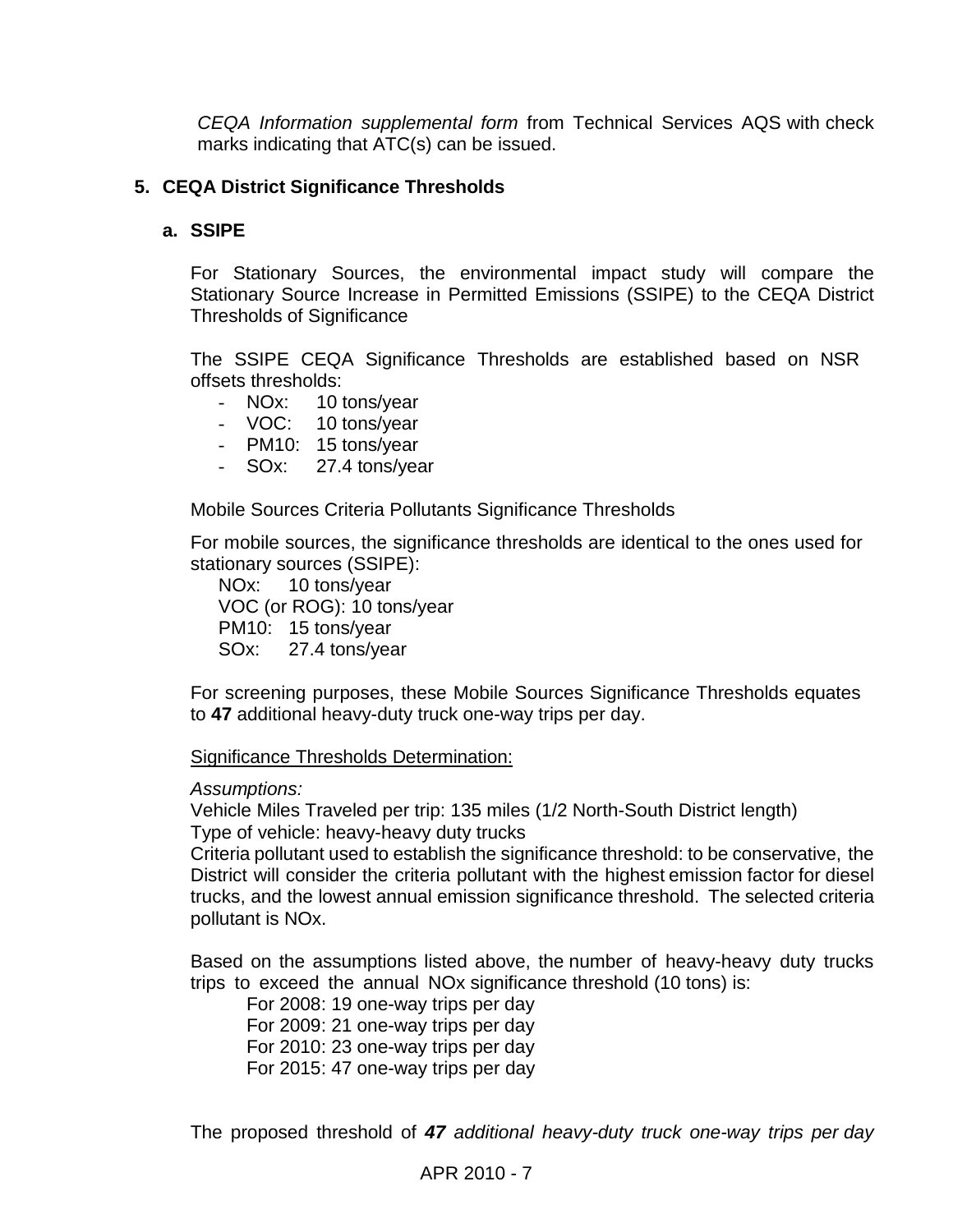was established considering the following parameters:

- Conservative trip length,
- ARB regulation accelerating use of cleaner on-road heavy-duty fleet vehicles, and
- Maximizing the probability of identifying projects that would truly be significant.

# **b. Water**

For CEQA purposes, the increase in water demand CEQA significance threshold is 5,000,000 gal/day.

# **c. Projects With Potential Public Concern**

Because of potential public concern, some projects may be considered significant by the public regardless the District determination of the project impact on air quality. As discussed above, these projects will receive further analysis by the District for CEQA purposes. Please refer to District FYI to obtain additional information identifying facilities/operations requiring further CEQA analysis.

# **d. Construction Activities**

A project may be subject to further District CEQA analysis if the project involves activities including disturbing soil outside the perimeter of the existing facility potentially affecting endangered species.

# **6. CEQA Tasks**

# **a. CEQA Processing Tasks**

When Permit Technical Services supervisor has determined that further District CEQA analysis is required, the project is assigned to a Technical Services staff member to prepare the appropriate CEQA document (EIR, Neg. Dec., Mit. Neg. Dec. or Findings).

The assigned Technical Services staff member will prepare the required CEQA documents and will provide the engineer processing the ATC project application with a summary paragraph to be included in the engineering evaluation. In keeping with the District's Core Values which call for open and transparent public processes, such summary paragraph should include details of litigation risk management discretion exercised in implementing section 6.b., below. These details should include the decision to require or not require an indemnity agreement and/or letter of credit, and the reasons for those decisions.

When CEQA process is completed, the assigned Technical Services staff member will then return the *CEQA Information supplemental form* completed with the appropriate check marks to the engineer, so ATC(s) can be issued.

# **b. Indemnification Agreement / Letter of Credit**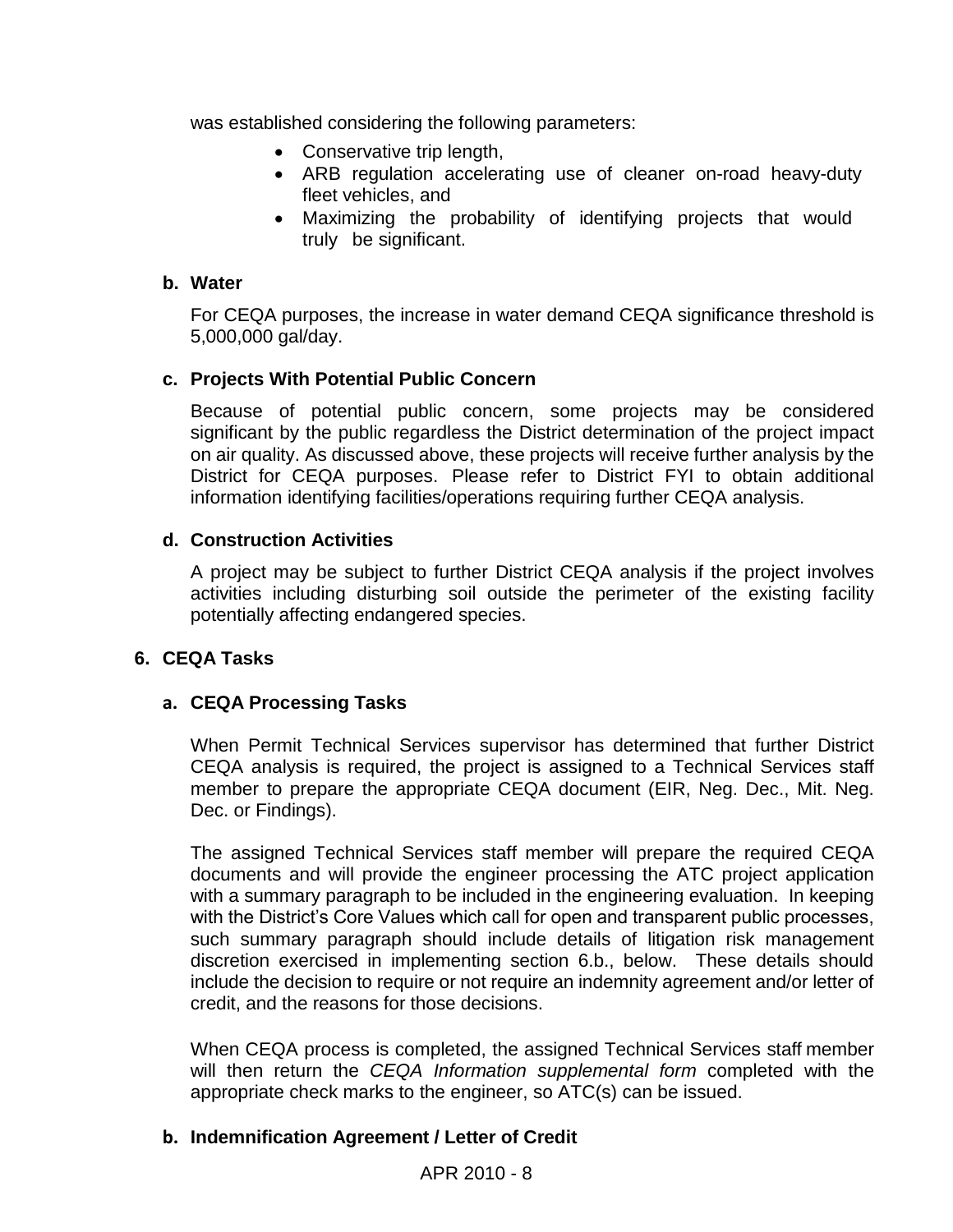The District is subject to potential litigation challenging the approval and issuance of a permit and/or any required CEQA documents. District policy requires the person or entity receiving the benefits of a permit and/or CEQA approval to bear the burden of the liability for potential litigation and the expense of such litigation.

Therefore, when the District is the Lead or Responsible Agency for CEQA purposes, an indemnification agreement and/or a letter of credit may be required. The decision to require an indemnity agreement and/or a letter of credit are based on a case-bycase analysis of a particular project's potential for litigation risk, which in turn may be based on a project's potential to generate public concern, its potential for significant impacts, and the project proponent's ability to pay for the costs of litigation without a letter of credit, among other factors. For the latest District policy on requiring indemnification agreements and letters of credit for specific projects, please contact District CEQA staff at (559) 230-6000.

When an indemnification agreement is required, Technical Services staff will contact the applicant to obtain the agreement. In keeping with the District's Core Values which call for open and transparent public processes, including District decisions related to indemnity agreements and letters of credit, Technical Services staff will provide the engineer processing the ATC project application with a summary paragraph to be included in the engineering evaluation, including details of the decision to require or not require an indemnity agreement and/or letter of credit, and the reasons for those decisions.

#### **c. Filing CEQA Documents**

When the District is the Lead Agency or a Responsible Agency for CEQA purposes, after receiving proof of posting the Notice of Determination (NOD), Technical Services staff will prepare the CEQA document file according to the CEQA Filing Retention District policy and the EDMS guidance. The completed CEQA document file will then be forwarded to be scanned (EDMS).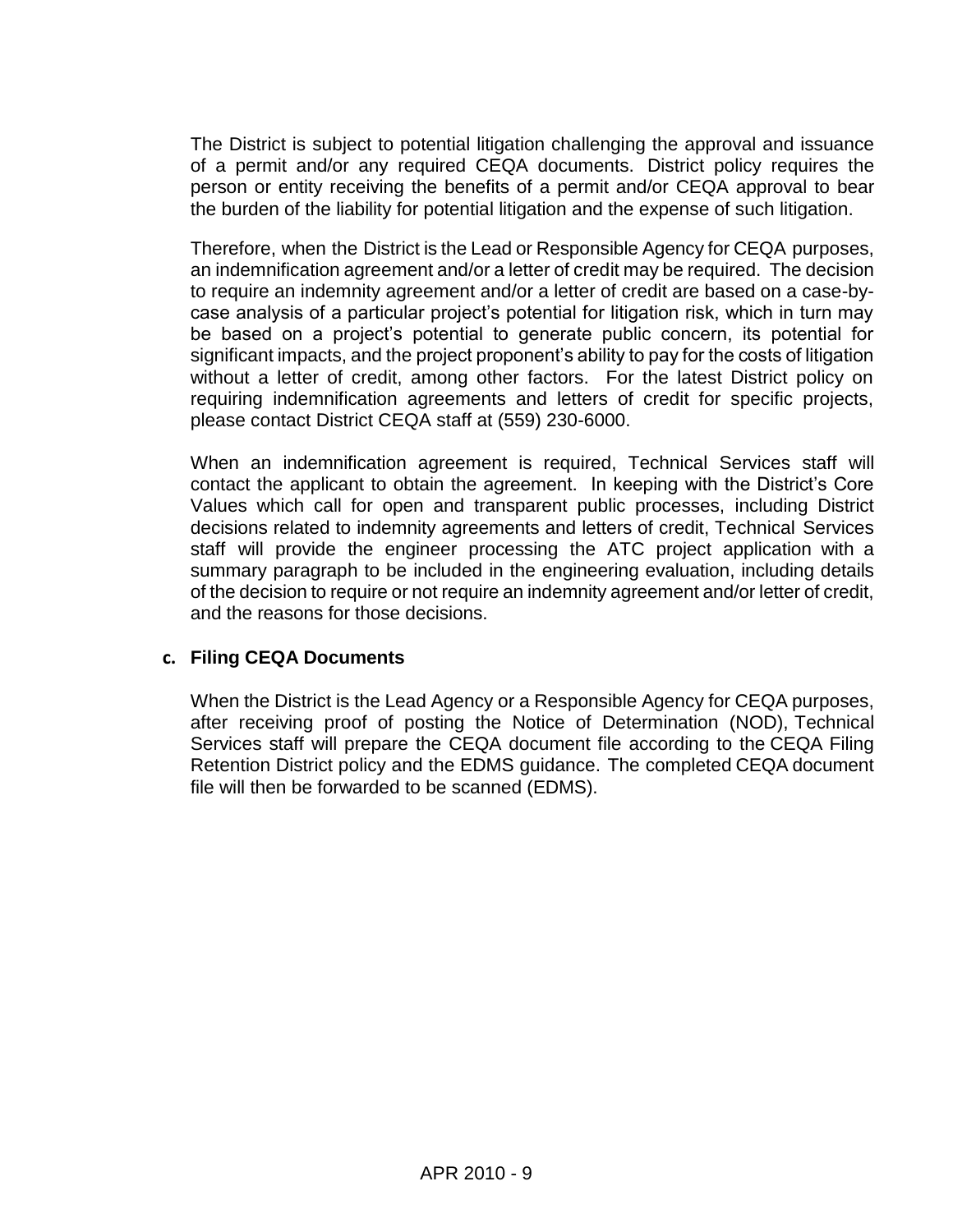Attachment A: CEQA Process Flowchart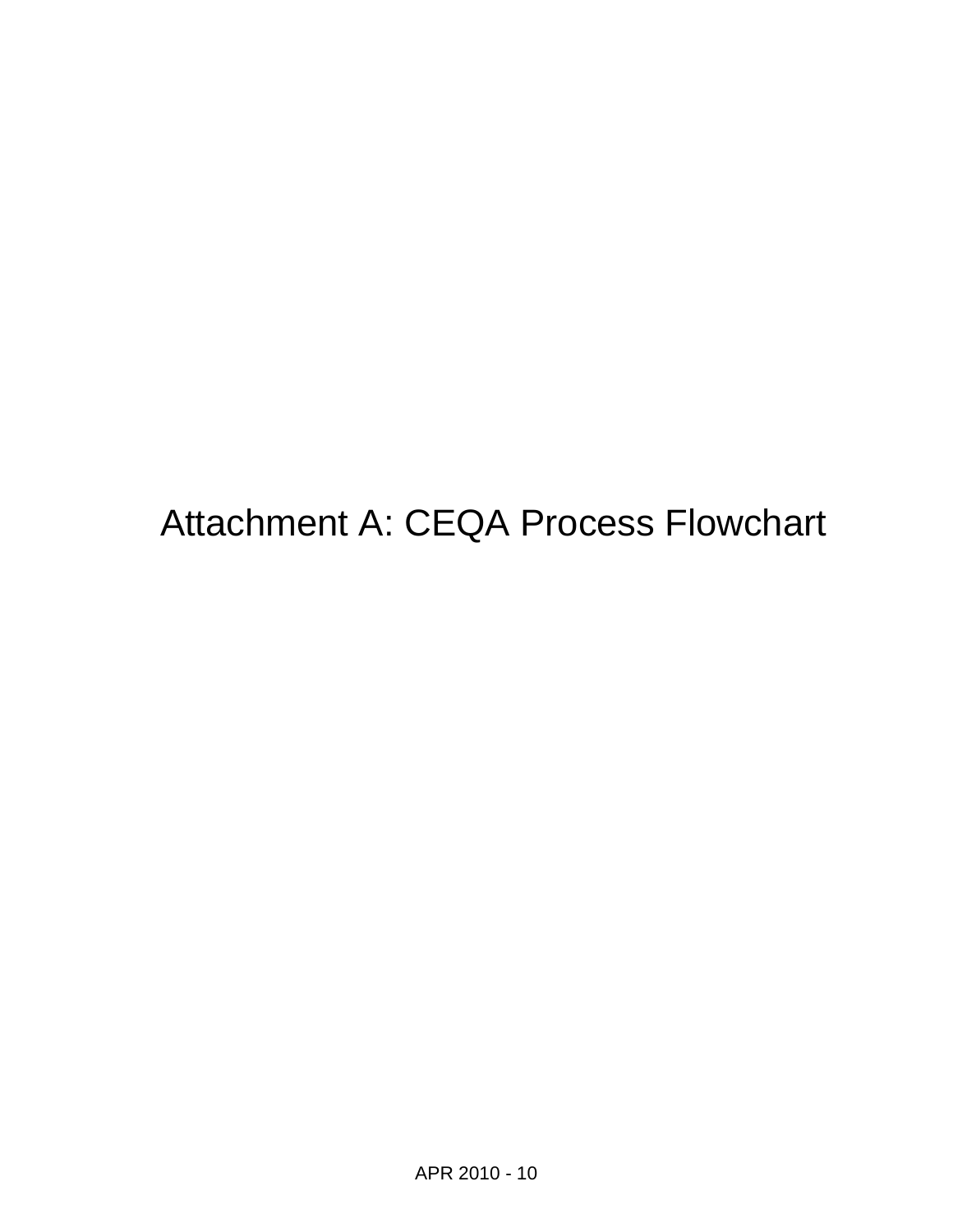

APR 2010 - 11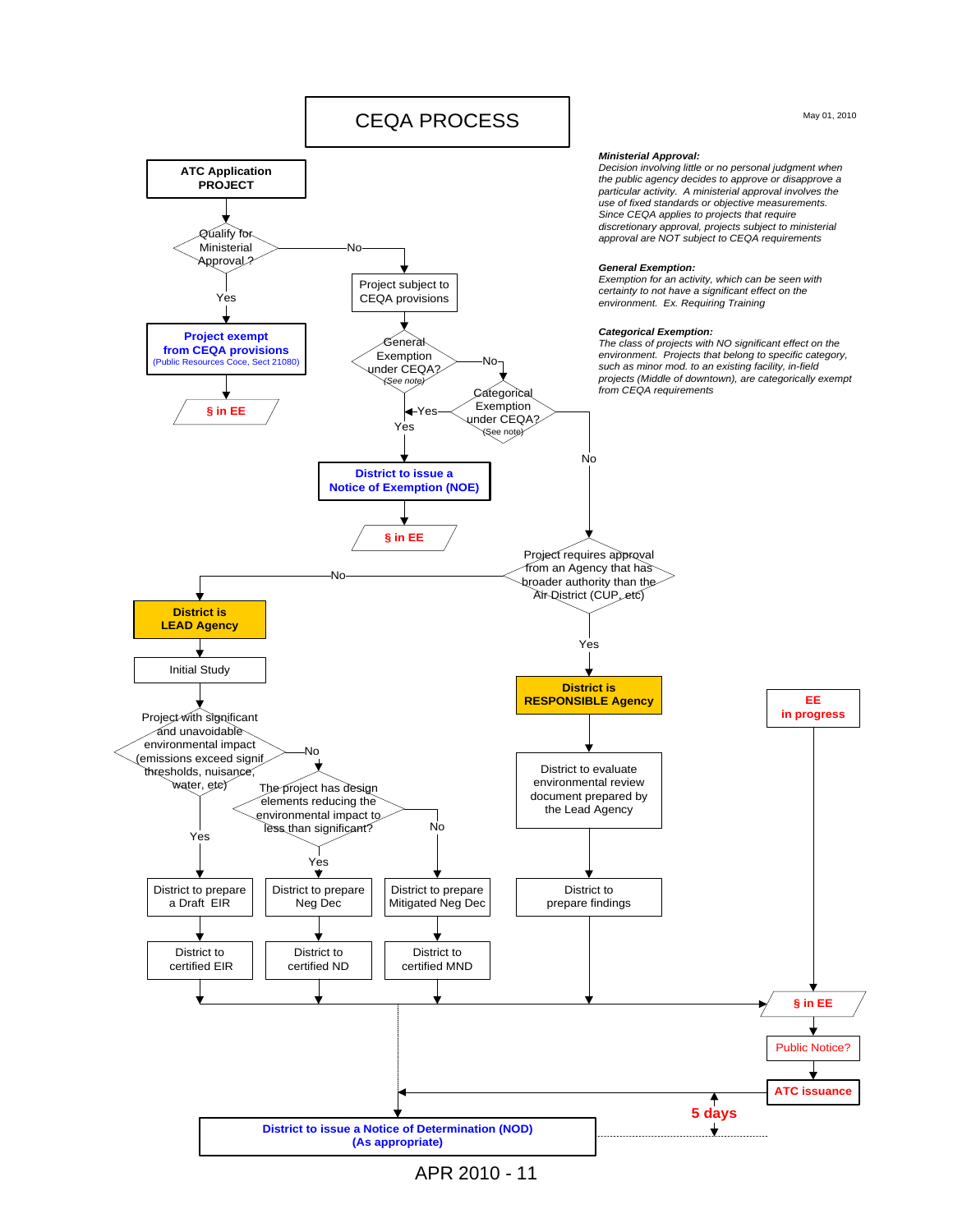Attachment B: District CEQA Implementation Process Flowchart